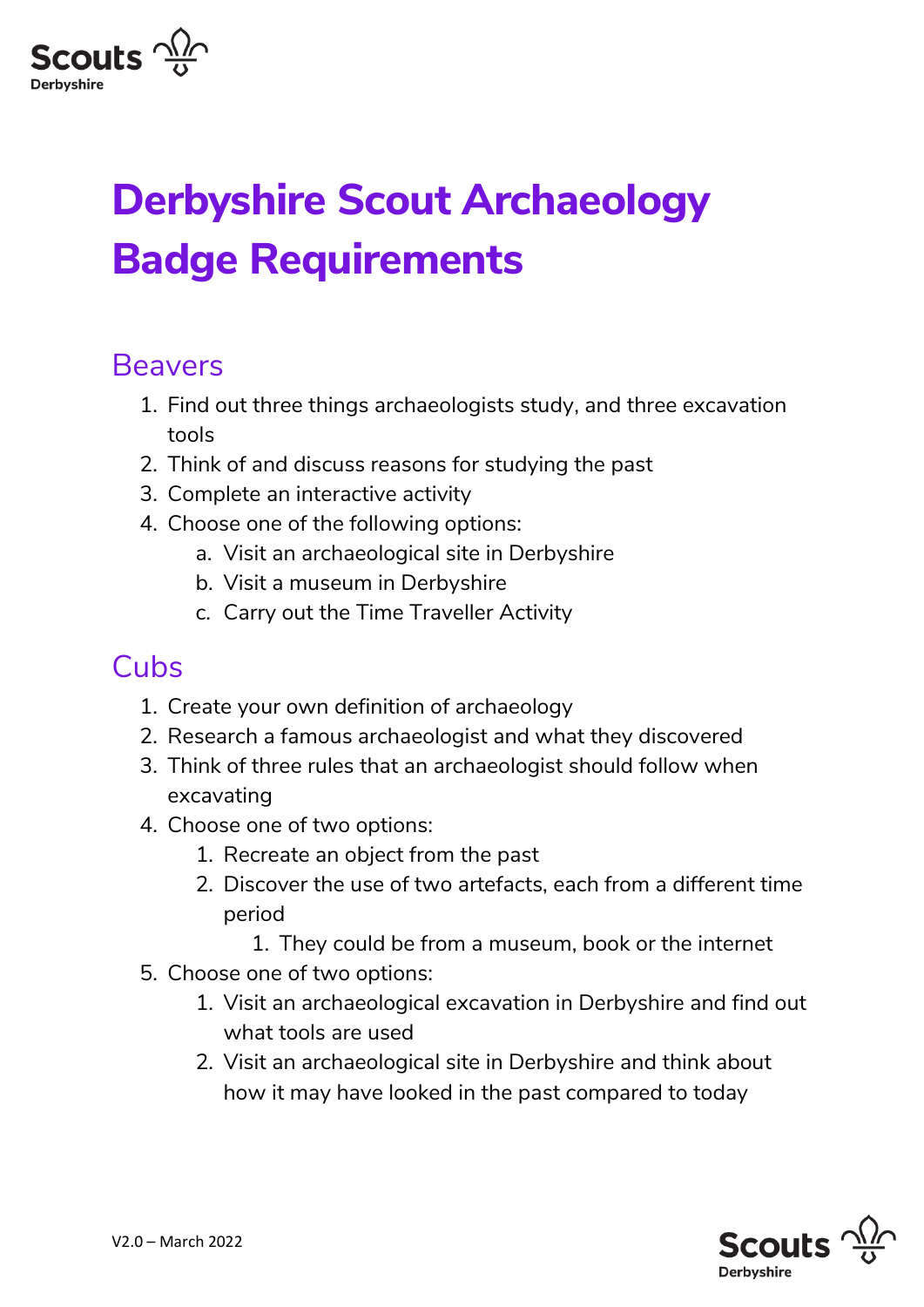

## **Scouts**

- 1. Understand what archaeology is
	- a. Think of three reasons for studying archaeology and compare it with what other Scouts think
- 2. Come up with your own list of Badge Behaviours for the following activities, then compare it to the Derbyshire Archaeology Badge **Behaviours** 
	- a. Out and About, Excavations and Thinking of Others
- 3. Complete two of the following three activities:
	- a. What We Leave Behind
	- b. Preservation Predictions
	- c. Discover the use of three artefacts, each from a different time period and compare them to items you may use
		- i. They could be from a museum, book or the internet
- 4. Choose one of these options:
	- a. Take part in an archaeological excavation in Derbyshire for a day
	- b. Visit an archaeological site in Derbyshire and present your findings to other people.

## **Explorers**

1. Understand what archaeology is and explore two specialisms, such as:

Archaeological Science, Osteoarchaeology, Ethnoarchaeology, Heritage studies, Geoarchaeology, Historical Archaeology, Zooarchaeology & Museum Studies

2. Pick three words from the list and learn their meaning

a. Create an activity or game to demonstrate one of the terms: Stratigraphy, Carbon Dating, Treasure Law, aDNA, Taphonomy, Hunter-Gatherers, Dental Calculus, Domestication, Micromorphology

- 3. Choose one of these options:
	- a. Choose a site in Derbyshire to research and then compare it to another site outside of the UK from the same time period